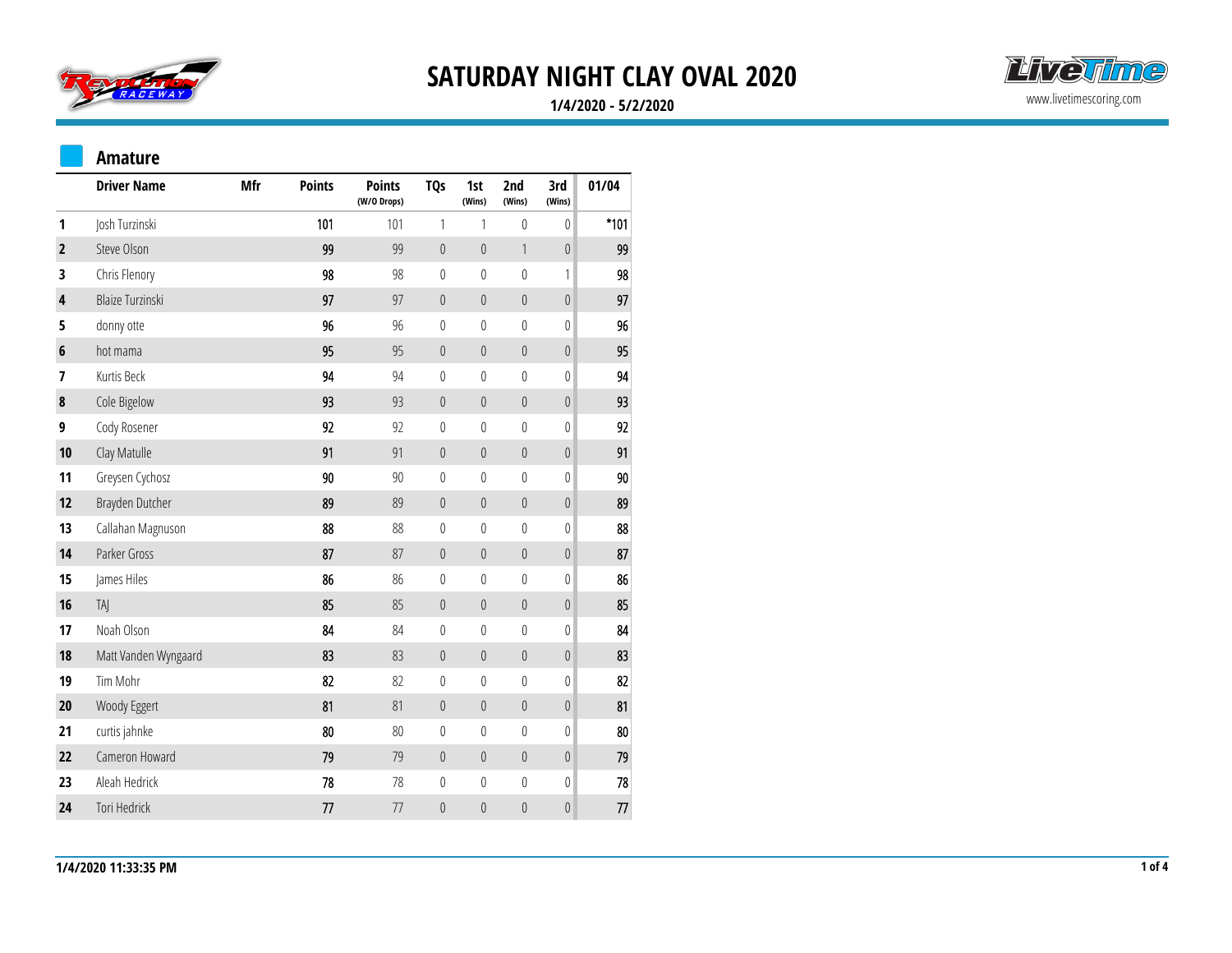



### **1/4/2020 - 5/2/2020**

### **Classics Short Course**

|                         | <b>Driver Name</b>    | Mfr | <b>Points</b> | <b>Points</b><br>(W/O Drops) | <b>TQs</b>       | 1st<br>(Wins)    | 2nd<br>(Wins)    | 3rd<br>(Wins)    | 01/04  |
|-------------------------|-----------------------|-----|---------------|------------------------------|------------------|------------------|------------------|------------------|--------|
| 1                       | Gator Transue         |     | 100           | 100                          | $\pmb{0}$        | 1                | 0                | $\pmb{0}$        | 100    |
| $\mathbf 2$             | Gus Otte              |     | 99            | 99                           | $\mathbf 0$      | $\theta$         | $\mathbf{1}$     | $\boldsymbol{0}$ | 99     |
| 3                       | John Hansen           |     | 98            | 98                           | $\mathbf{0}$     | $\theta$         | $\theta$         | 1                | 98     |
| 4                       | Andy Gross            |     | 97            | 97                           | $\mathbf 0$      | $\boldsymbol{0}$ | $\boldsymbol{0}$ | $\boldsymbol{0}$ | 97     |
| 5                       | <b>JIM RANKIN</b>     |     | 97            | 97                           | 1                | $\mathbf{0}$     | $\mathbb O$      | 0                | *97    |
| $\boldsymbol{6}$        | <b>Steve Bennett</b>  |     | 95            | 95                           | $\theta$         | $\pmb{0}$        | $\mathbf 0$      | $\theta$         | 95     |
| 7                       | JARED RANKIN          |     | 94            | 94                           | $\pmb{0}$        | $\mathbf{0}$     | $\boldsymbol{0}$ | 0                | 94     |
| 8                       | Scott                 |     | 93            | 93                           | $\mathbf 0$      | $\mathbf 0$      | $\boldsymbol{0}$ | $\boldsymbol{0}$ | 93     |
| 9                       | Keith Juliar          |     | 92            | 92                           | $\mathbf{0}$     | $\mathbf{0}$     | $\mathbf{0}$     | $\boldsymbol{0}$ | 92     |
| 10                      | Tom Friederick        |     | 91            | 91                           | $\mathbf 0$      | $\boldsymbol{0}$ | $\boldsymbol{0}$ | $\pmb{0}$        | 91     |
| 11                      | Bob Hinz              |     | 90            | 90                           | $\mathbf 0$      | $\mathbf 0$      | $\boldsymbol{0}$ | $\boldsymbol{0}$ | 90     |
| 12                      | Mike Matts            |     | 89            | 89                           | $\mathbf 0$      | $\boldsymbol{0}$ | $\boldsymbol{0}$ | $\boldsymbol{0}$ | 89     |
| 13                      | Kurt Dallman          |     | 88            | 88                           | $\pmb{0}$        | $\mathbf 0$      | $\boldsymbol{0}$ | 0                | 88     |
| 14                      | Brian Sternitske      |     | 87            | 87                           | $\mathbb O$      | $\mathbf 0$      | $\mathbb O$      | $\boldsymbol{0}$ | 87     |
| 15                      | Travis Uherka         |     | 86            | 86                           | $\mathbf 0$      | $\mathbf 0$      | $\boldsymbol{0}$ | $\boldsymbol{0}$ | 86     |
|                         | <b>Coupe Classics</b> |     |               |                              |                  |                  |                  |                  |        |
|                         | <b>Driver Name</b>    | Mfr | <b>Points</b> | <b>Points</b><br>(W/O Drops) | <b>TQs</b>       | 1st<br>(Wins)    | 2nd<br>(Wins)    | 3rd<br>(Wins)    | 01/04  |
| 1                       | Andy Koback           |     | 101           | 101                          | 1                | 1                | $\mathbf{0}$     | $\mathbb O$      | $*101$ |
| $\overline{\mathbf{2}}$ | John Gleason          |     | 99            | 99                           | $\boldsymbol{0}$ | $\boldsymbol{0}$ | 1                | $\boldsymbol{0}$ | 99     |
|                         | Midget 5.0            |     |               |                              |                  |                  |                  |                  |        |
|                         | <b>Driver Name</b>    | Mfr | <b>Points</b> | <b>Points</b><br>(W/O Drops) | <b>TQs</b>       | 1st<br>(Wins)    | 2nd<br>(Wins)    | 3rd<br>(Wins)    | 01/04  |
| 1                       | Kurt Dallman          |     | 101           | 101                          | 1                | 1                | $\mathbb O$      | 0                | $*101$ |
| $\overline{2}$          | Mike Matts            |     | 99            | 99                           | $\theta$         | $\theta$         | 1                | $\theta$         | 99     |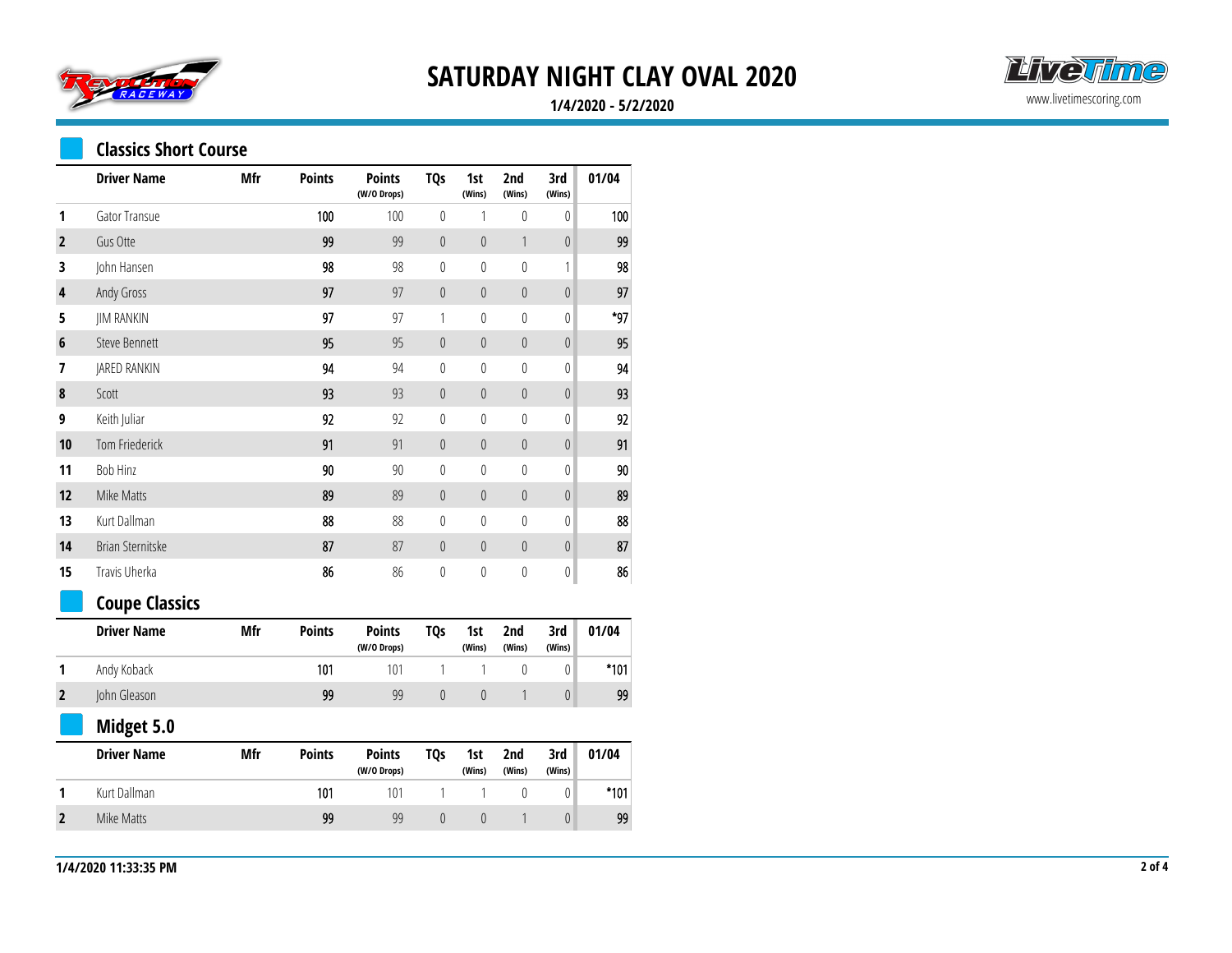



#### **1/4/2020 - 5/2/2020**

| Steve Bennett | 98 | 98             |  |   | 98 |
|---------------|----|----------------|--|---|----|
| Scott         |    | Q <sub>1</sub> |  | U | 97 |
| Bob Hinz      | 9t | 96             |  | υ | 96 |

### **Midwest Modified**

| <b>Driver Name</b> | Mfr | <b>Points</b> | <b>Points</b><br>(W/O Drops) | TQ <sub>S</sub>  | 1st<br>(Wins) | 2nd<br>(Wins) | 3rd<br>(Wins) | 01/04  |
|--------------------|-----|---------------|------------------------------|------------------|---------------|---------------|---------------|--------|
| Kurt Dallman       |     | 101           | 101                          |                  |               |               |               | $*101$ |
| Brian Sternitske   |     | 99            | 99                           | $\left( \right)$ |               |               | $\theta$      | 99     |
| Travis Uherka      |     | 98            | 98                           |                  |               |               |               | 98     |

## **Pro Short Course**

|                | <b>Driver Name</b>     | Mfr | <b>Points</b> | <b>Points</b><br>(W/O Drops) | TQ <sub>S</sub>  | 1st<br>(Wins) | 2nd<br>(Wins)    | 3rd<br>(Wins) | 01/04 |
|----------------|------------------------|-----|---------------|------------------------------|------------------|---------------|------------------|---------------|-------|
|                | Gus Otte               |     | 100           | 100                          | 0                | 1             | 0                | 0             | 100   |
| $\overline{2}$ | JARED RANKIN           |     | 99            | 99                           | $\theta$         | 0             |                  | $\theta$      | 99    |
| 3              | <b>IEREMIE Hedrick</b> |     | 99            | 99                           | 1                | 0             | 0                | 1             | *99   |
| 4              | Andy Gross             |     | 97            | 97                           | $\theta$         | 0             | $\theta$         | $\theta$      | 97    |
| 5              | Gator Transue          |     | 96            | 96                           | $\boldsymbol{0}$ | 0             | $\boldsymbol{0}$ | 0             | 96    |
| $6\phantom{1}$ | <b>JIM RANKIN</b>      |     | 95            | 95                           | $\theta$         | 0             | $\theta$         | $\theta$      | 95    |
| 7              | <b>Brent Rosener</b>   |     | 94            | 94                           | $\boldsymbol{0}$ | 0             | $\mathbf{0}$     | 0             | 94    |
| 8              | Kurt Dallman           |     | 93            | 93                           | $\boldsymbol{0}$ | 0             | $\theta$         | $\theta$      | 93    |
| 9              | Travis Uherka          |     | 92            | 92                           | $\mathbf{0}$     | $\theta$      | $\mathbf{0}$     | 0             | 92    |
| 10             | Allen Trudell          |     | 91            | 91                           | $\theta$         | 0             | $\theta$         | $\theta$      | 91    |
| 11             | Bob Reinke             |     | 90            | 90                           | 0                | 0             | 0                | 0             | 90    |

## **Sportsman Street Stock**

| <b>Driver Name</b> | Mfr | <b>Points</b> | <b>Points</b><br>(W/O Drops) | <b>TQs</b> | 1st<br>(Wins) | 2 <sub>nd</sub><br>(Wins) | 3rd<br>(Wins) | 01/04  |
|--------------------|-----|---------------|------------------------------|------------|---------------|---------------------------|---------------|--------|
| IARED RANKIN       |     | 100           | 100                          |            |               |                           |               | 100    |
| Kurt Dallman       |     | 100           | 100                          |            |               |                           |               | $*100$ |